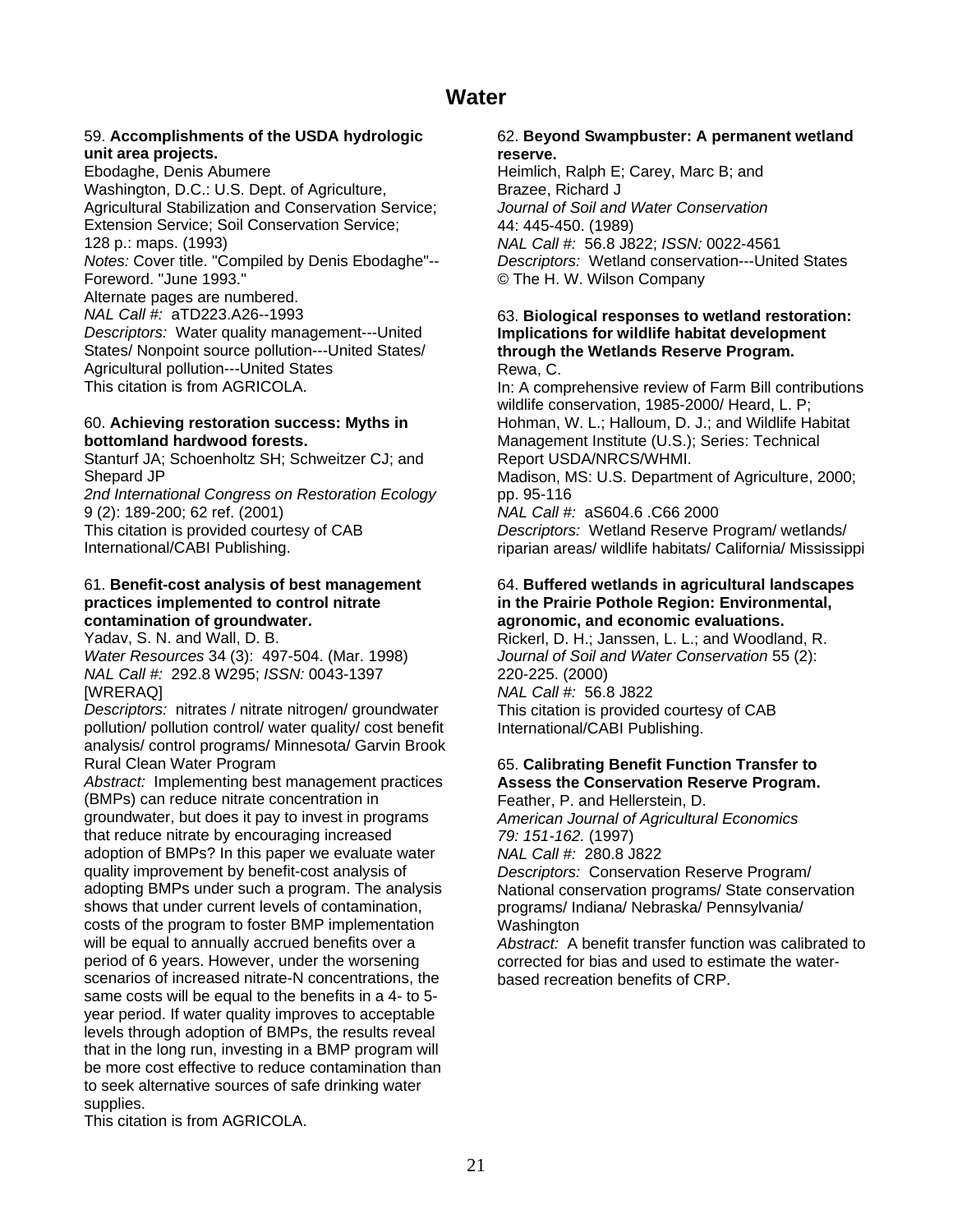### 66. **Changes in groundwater quality in a conduit-** (M.S.)--Virginia Polytechnic Institute and State **implementation.** *NAL Call #:* ViBlbV LD5655.V851-1993.L546

*Environmental Geology* 42 (5): 525-531. (2002) Chesapeake Bay---Md and Va *NAL Call #:* QE1.E5; *ISSN:* 1073-9106 [ENGOE9] This citation is from AGRICOLA. *Descriptors:* aquifers / watersheds/ water quality/ agriculture/ pesticides/ pollution/ USDA/ 68. **Conservation compliance and wetlands**  management practices/ nonpoint source pollution/ **of 1985, 1990 and 1996.**  Water Quality Incentives Program (WQIP) Brady, S. J. Abstract: Water quality in the Pleasant Grove Spring In: A comprehensive review of Farm Bill contributions karst groundwater basin, Logan County, Kentucky, wildlife conservation, 1985-2000/ Heard, L. P; was monitored to determine the effectiveness of best Hohman, W. L.; Halloum, D. J.; and Wildlife Habitat management practices (BMPs) in protecting karst Management Institute (U.S.); Series: Technical aquifers. Ninety-two percent of the 4,069-ha (10,054- Report USDA/NRCS/WHMI. acre) watershed is used for agriculture. Water-quality Madison, MS: U.S. Department of Agriculture, 2000; monitoring began in October 1992 and ended in pp. 5-17 November 1998. By the fall of 1995 approximately *NAL Call #:* aS604.6 .C66 2000 72% of the watershed was enrolled in BMPs *Descriptors:* conservation compliance/ Conservation sponsored by the US Department of Agriculture Reserve Program/ Wetland Reserve Program/ Farm Water Quality Incentive Program (WQIP). Pre-BMP Bill/ laws and regulations/ wildlife habitats nitrate-nitrogen concentration averaged 4.65 mg/l. The median total suspended solids concentration was 69. **Conservation in the farm bill.**  127 mg/l. The median triazine concentration Rassam, Gus measured by immunosorbent assay was 1.44 *Fisheries* 27 (7): 26. (2002) microgram/l. Median bacteria counts were 418 *NAL Call #:* SH1.F54; *ISSN:* 0363-2415 colonies per 100 ml (col/100 ml) for fecal coliform and *Descriptors:* Fisheries management--- 540 col/100 ml for fecal streptococci. Post-BMP, the Political aspects average nitrate-nitrogen concentration was 4.74 mg/l. *Abstract:* The 2002 Farm Bill has a number of The median total suspended solids concentration was implications for fisheries conservation. Given the 47.8 mg/l. The median triazine concentration for the huge impact of agriculture on water resources, the 47.8 mg/l. The median triazine concentration for the huge impact of agriculture on water resources, the post-BMP period was 1.48 microgram/l. The median conservation aspects of the 2002 Farm Bill are of post-BMP period was 1.48 microgram/l. The median conservation aspects of the 2002 Farm Bill are of the 2002 Farm Bill are of the 2002 Farm Bill are of the 2002 Farm Bill are of the 2002 Farm Bill are of the 2002 Farm Bill fecal coliform count increased to 432 col/100 ml after exercial importance to many stakeholders, including all<br>BMP implementation, but the median fecal exercic exitizens concerned with the increasing stresses on BMP implementation, but the median fecal example in the citizens concerned with the increasing stresses on streptococci count decreased to 441 col/100 ml. The aquatic habitats across the nation. Although many pre- and post-BMP water quality was statistically aspects of the bill proved contentious, there was evaluated by comparing the annual mass flux, annual almost unanimous agreement regarding the descriptive statistics, and population of analyses for importance of conserving the nation's fish w the two periods. Nitrate-nitrogen concentration was and plant resources and promoting sustainable unchanged. Increases in atrazine-equivalent flux and practices in farming communities. Some of the triazine geometric averages were not statistically specific conservation aspects in the bill include the<br>significant. Total suspended solids concentration Wetland Reserve. Conservation Reserve. Wildlife significant. Total suspended solids concentration Wetland Reserve, Conservation Reserve, Wildlife<br>decreased slightly, whereas orthophosphate Habitat Incentives. Environmental Quality Incentive concentration increased slightly. Fecal streptococci Conservation Security, and Farmland Protection counts were reduced. The BMPs were only partially Programs. successful because the types available and the rules  $\circ$  The H. W. Wilson Company for participation resulted in less effective.<br>This citation is from AGRICOLA.

### 67. **Cleaner water in the Chesapeake Bay: Can** Kraft, S. E. **CRP help?** In: 57th Annual Conference of the Soil and Water

Blacksburg, Va.: Virginia Polytechnic Institute and at Indianapolis. IN (USA).); 2002.<br>State University, 1993. **At August 2008.** Notes: Conference Sponsor: Soil

Chesapeake Bay: Can CRP help?: A case study of Number 000 6096 the Conservation Reserve Program in Richmond *Descriptors:* Geoscience/ Aquatic Science County, Virginia 1985-1989." Vita. Abstract. Report © Cambridge Scientific Abstracts (CSA)

**flow-dominated karst aquifer, following BMP** University. M.S. 1993. Bibliography: leaves 114-121. Currens, J. C. *Descriptors:* Bays---Virginia---Richmond County/

# governmental programs and projects/ Kentucky/ best **conservation provisions of the omnibus farm acts**

aquatic habitats across the nation. Although many importance of conserving the nation's fish, wildlife, Habitat Incentives, Environmental Quality Incentives,

### **70. CRP EBI as an Indicator of Riparian Ecosystem Services.**

Ligon, Polly C. Conservation Society. (Held 13 Jul 2002-17 Jul 2002 State University, 1993. *Notes:* Conference Sponsor: Soil and Water Conservation Society (Ankeny, IA); World Meeting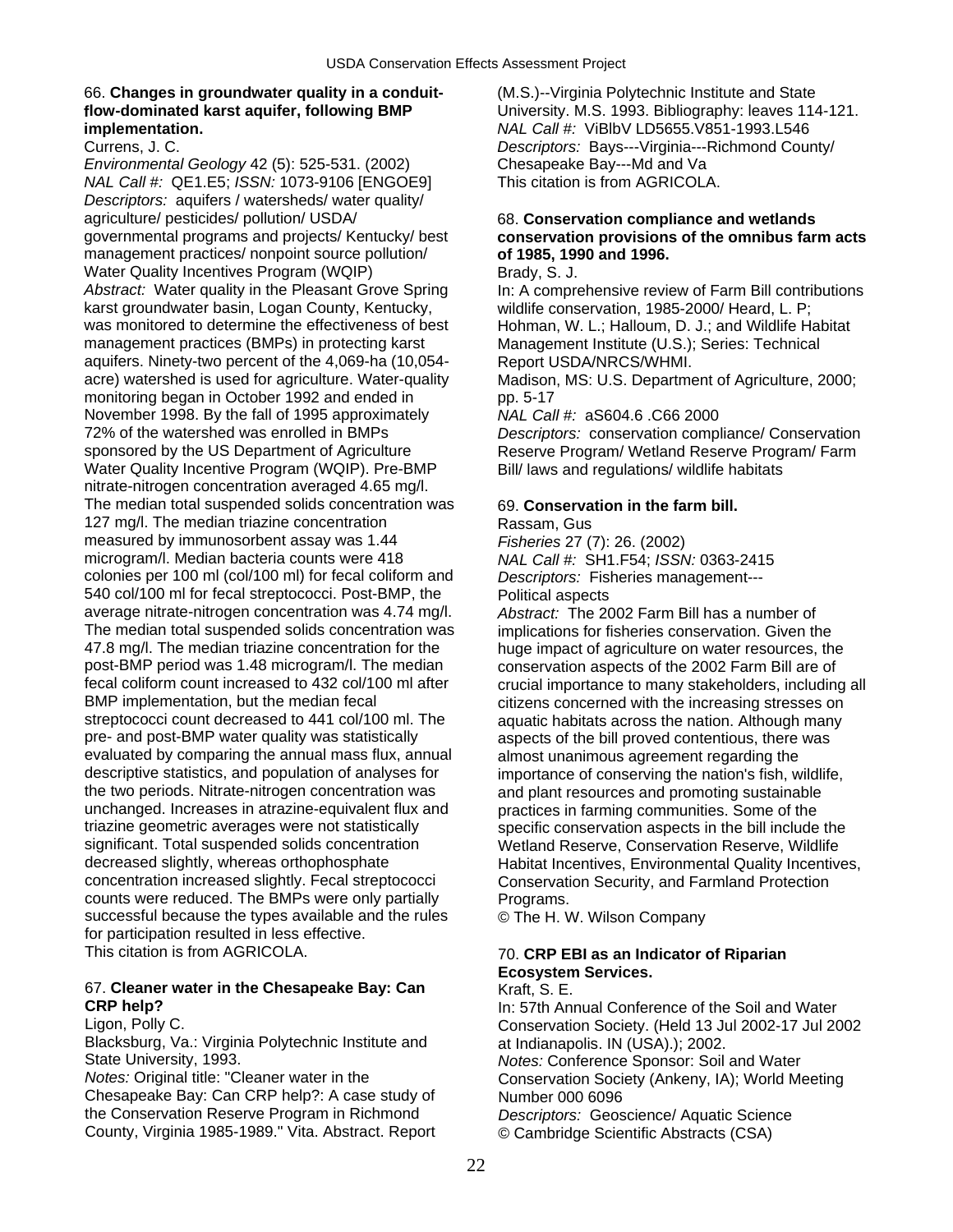## 71. **Detecting changes in water quality in an** percent over 10 years, represents a large enough **of best management practices (BMP's): The** of change is unlikely to be detected as statistically<br> **LaPlatte River watershed.** But provided a significant, even with the high frequency sampling

In: 6th Annual International Symposium on Lake and detectable change ranges from about 7 to 9 percent Reservoir Management: Influences of Nonpoint for three different rivers. Source Pollutants and Acid Precipitation. (Held 5 Nov © Thomson ISI 1986-8 Nov 1986 at Portland, OR.) North American Lake Management Soc. (eds.); pp. 11; 1986. 73. **The effect of CRP enrollment on sediment**  *Descriptors:* watersheds/ water quality/ environment **loads in two southern Illinois streams.**  management/ agricultural runoff/ pollution control/ Davie, D. K. and Lant, C. L.<br>
runoff/ environmental management/ United States/ Journal of Soil and Water C Vermont/ LaPlatte River/ Prevention and control/ 407-412. (1994)<br>Freshwater pollution MAL Call #: 56.8

northwestern Vermont is the focus of an intensive soil erosion/ cropland/ sediment load/ streams/ land treatment program to control agricultural runoff suspended sediments/ timing/ water quality/ effectiveness of these treatments on water quality. control/ river basins/ United States, Illinois, Cache Best Management Practices for controlling dairy River/ CRP enrollment/ Watershed protection/ manure and cropland erosion have been Conservation/ Protective measures and control/ implemented by the U.S. Dep. of Agriculture's Soil Freshwater pollution<br>Conservation Service on 90% of the priority areas in *Abstract:* The high a the watershed. Four simple trend analysis techniques to sediment justifies the importance of gaining a<br>have been applied to 6 years of data from four<br>better understanding of the relationship between have been applied to 6 years of data from four better understanding of the relationship between the<br>subwatersheds: (1) linear regression against time, (2) Conservation Reserve Program (CRP) and stream subwatersheds: (1) linear regression against time, (2) Conservation Reserve Program (CRP) and stream<br>comparison of annual means, (3) analysis of sediment loads. This relationship was studied for tw comparison of annual means, (3) analysis of sediment loads. This relationship was studied for two<br>
frequency distributions, and (4) paired watershed watersheds within the Cache River basin of extreme frequency distributions, and (4) paired watershed watersheds within the Cache River basin of extreme<br>
regression, Results of these analyses suggest<br>
southern Illinois, CRP enrollments of 15.6% and regression. Results of these analyses suggest southern Illinois. CRP enrollments of 15.6% and<br>significant decreases in phosphorus and nitrogen 26.5% of all cropland in the Big Creek (80.29 km concentrations and loads since the project began. super(2); 31 mi super(2)) and Cypress Creek (62.16<br>© Cambridge Scientific Abstracts (CSA) km super(2): 24 mi super(2)) watersheds resulted in

# **enhancement program.** negligible 0.0125% and 0.265% decrease in

*Journal of the American Water Resources* 1986-1988. These negative results, however, should *NAL Call #:* GB651.W315; *ISSN:* 1093-474X. considerations. First, studies of drainage basin *Notes:* Number of References: 22 sediment dynamics imply that reductions in analysis/ water quality/ watershed management/ are likely to be delayed for a considerable period as<br>detecting change/ suspended sediment/ water in- and near-stream sediments are remobilized. quality/ constituent loads/ rating curves Second, few of the CRP enrollments were in near-Abstract: Small systematic changes in loads or stream locations where hydrologic theory indicates concentrations of water quality constituents are they would be most effective in trapping and difficult to detect against the background of short term stabilizing existing near-stream sediments. fluctuations ("noise") that result from weather and © Cambridge Scientific Abstracts (CSA) climate effects. Minimum Detectable Change Analysis (MDCA) uses prior knowledge of a water quality constituent to determine how much change must occur (e.g., from implementation of conservation practices) for the change to be statistically significant. In this paper we use MDCA to determine whether the goal of the Ohio Lake Erie Conservation Reserve Enhancement Program (CREP), to reduce sediment loads by an average of 6

**agricultural watershed following implementation** change to be detected. We conclude that this amount of best management practices (BMP's): The contraction of change is unlikely to be detected as statistically significant, even with the high frequency sampling Meals, D. W. program planned for evaluating it. The minimum

Journal of Soil and Water Conservation 49 (4):

Freshwater pollution *NAL Call #:* 56.8 J822; *ISSN:* 0022-4561 *Descriptors:* United States, Illinois, Cache R. Basin/ and a long-term monitoring program to evaluate the vegetation regrowth/ rivers/ soil conservation/ erosion

Abstract: The high annual cost of damages attributed 26.5% of all cropland in the Big Creek (80.29 km  $km super(2); 24 mi super(2))$  watersheds resulted in estimated decreases in erosion of 24% and 37%, 72. **Detecting reductions in sediment loads** respectively. Despite this, it was estimated using path **associated with Ohio's conservation reserve** analysis (a two-step regression analysis) that a analysis (a two-step regression analysis) that a Richards, R. P. and Grabow, G. L. Sediment load occurred in these streams in the period be viewed in the context of temporal and spatial *Descriptors:* Environment/ Ecology/ statistical suspended sediment in response to CRP enrollments in- and near-stream sediments are remobilized.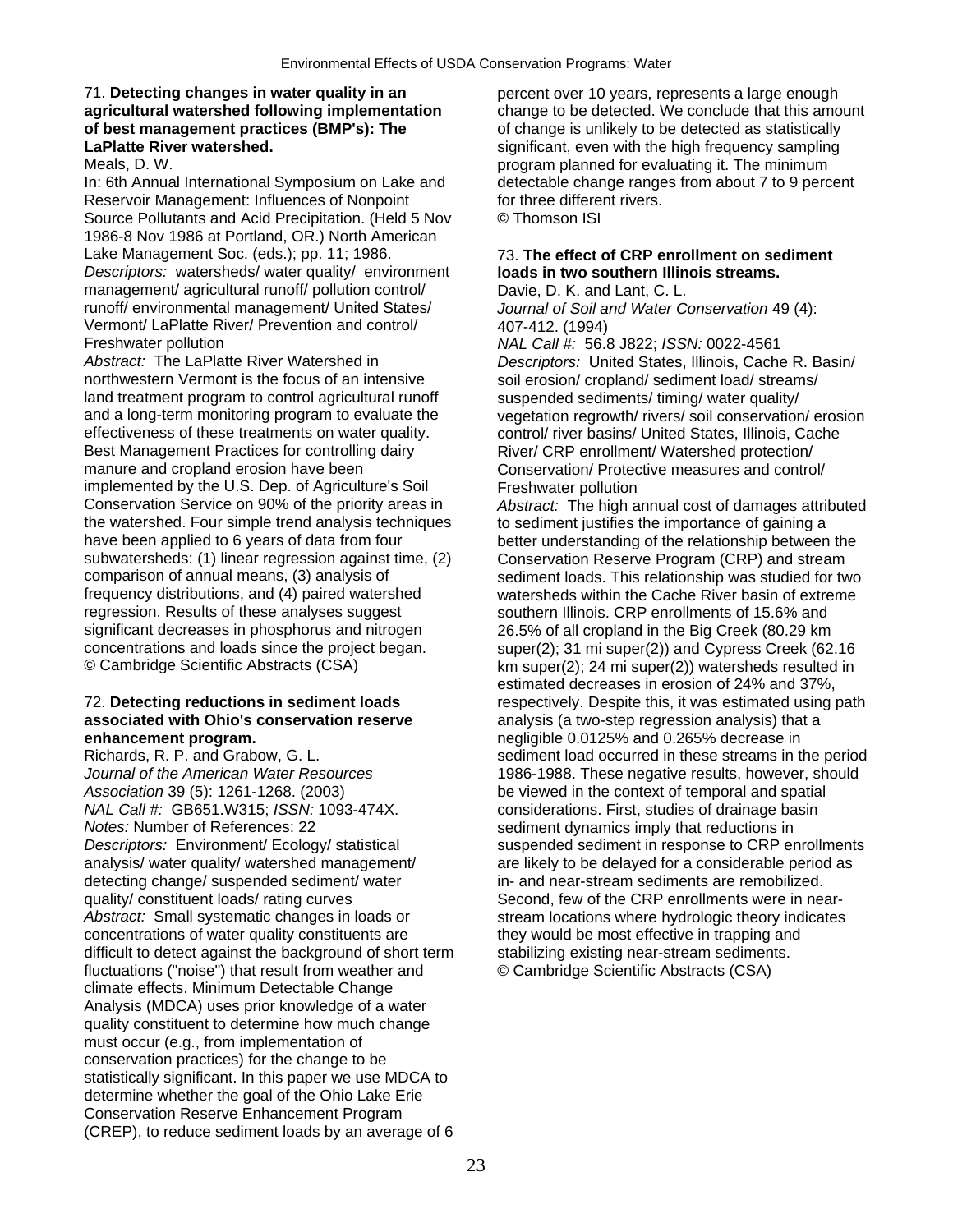### 74. **Effects of 1985 Food Security Act and 1990** 75. **Effects of agricultural activities and best Food, Agriculture, Conservation, and Trade Act management practices on water quality of on the 1993 flooding on the upper Mississippi and seasonal prairie pothole wetlands. Missouri River basins. Detenbeck, N. E.; Elonen, C. M.; Taylor, D. L.; Cotter,** D. L.; Cotter,

Miller, D. G.; Shirley, C. E.; and Chenoweth, J. W. A. M.; Puglisi, F. A.; and Sanville, W. D. *Water International* 19 (4): 207-211. (1994); *Wetlands Ecology and Management* 10 (4): *ISSN:* 0250-8060 335-354. (2002)

*Descriptors:* legislation/ flooding/ historic floods/ *NAL Call #:* QH541.5.M3 W472; *ISSN:* 0923-4861 erosion control/ evaluation/ runoff/ flood damage/ *Descriptors:* Agricultural practices/ Environment conservation/ United States, Midwest/ soil management/ Water quality/ Wetlands/ Prairies/ conservation/ environmental legislation/ soil erosion/ Ecosystem management/ Restoration/ Agriculture/ environmental protection/ floods/ government policy/ Vegetation cover/ Plant populations/ Man induced stormwater runoff/ Watershed protection/ effects/ Water levels/ Physicochemical properties/ Conservation, wildlife management and Dissolved oxygen/ Nutrients (mineral)/ Climate/<br>
Hydrology/ Agricultural runoff / Conservation/

*Abstract:* Flooding was unusually sever throughout Environmental restoration/ Nutrients/ Vegetation/ the Upper Midwest during the spring and summer of Biogeochemistry/ Water Pollution Sources/ Nonpoint 1993. These floods resulted in locally great economic Pollution Sources/ United States/ prairie pothole damages, but provided an ideal "field laboratory" for wetlands/ biogeochemical cycle/ tillage effects/ evaluation of national erosion control programs. This Environmental degradation/ Ecosystems and article documents the amount of runoff reduction and energetics/ Conservation, wildlife management and corresponding flood damage reduction resulting from recreation/ Environmental action/ General the Food Security Act (FSA) and the Food, Environmental Engineering/ Sources and Agriculture, Conservation, and Trade Act (FACTA) to fate of pollution agricultural areas and rural infrastructure. *Abstract:* Long-term effects of within-basin tillage can Specifically, the impact on runoff and flooding of constrain condition and function of prairie wetlands single storms with 1-, 5; 25-, and 100-year frequency even after uplands are restored. Runoff was probabilities was calculated using existing, commonly significantly greater to replicate wetlands within tilled accepted methods of determining runoff. This basins with or without vegetated buffer strips as procedure was applied to nine Midwestern states compared to Conservation Reserve Program (Illinois, Iowa, Kansas, Minnesota, Missouri, restoration controls with revegetated uplands (REST). Nebraska, North Dakota, South Dakota, and However, mean water levels for native prairie Wisconsin) on a county basis. Conservation practices reference sites were higher than for REST controls, studied were those applied through FSA and FACTA. because infiltration rates were lower for native prairie Results indicate the FSA and FACTA total programs basins, which had no prior history of tillage. Nutrient were consistently more successful in reducing runoff dynamics changed more in response to changes in than was the Conservation Reserve Program (CRP) water level and vegetation structure than to increased alone. Runoff reductions range from a high of 39 per nutrient inputs in watershed runoff. Dissolved oxygen cent for the one-year storm, to a low of 2 per cent for increased between dry and wet years except in the 100-year storm for the FSA and FACTA basins or zones with dense vegetation. As sediment programs. Runoff reductions for the CRP range from redox dropped, water-column phosphate declined as 20 per cent for the one-year storm to 3 per cent for phosphate likely co-precipitated with iron on the the 100-year storm. Additionally, FSA and FACTA sediment surface within open-water or sparsely programs were shown to be highly successful in vegetated zones. In response, N:P ratios shifted from reducing flood damage to agricultural areas and rural a region indicating N limitation to P limitation. REST infrastructure. Damage reduction to agricultural areas sites, with dense vegetation and low DO, also ranges from 10 per cent to 45 per cent for the FSA maintained high DOC, which maintains phosphate in and FACTA programs. For CRP, this reduction solution through chelation of iron and catalysis of ranges from 4 per cent to 25 per cent. Rural photoreduction. Reference sites in native prairie and infrastructure damages are estimated to be reduced restored uplands diverged over the course of the wetfrom 15 per cent to 56 per cent with the total dry cycle, emphasizing the importance of considering program, and 7 to 34 per cent by CRP alone. These climatic variation in planning restoration efforts. conservation programs are effectively reducing runoff © Cambridge Scientific Abstracts (CSA) and flood damages.

© Cambridge Scientific Abstracts (CSA)

Hydrology/ Agricultural runoff / Conservation/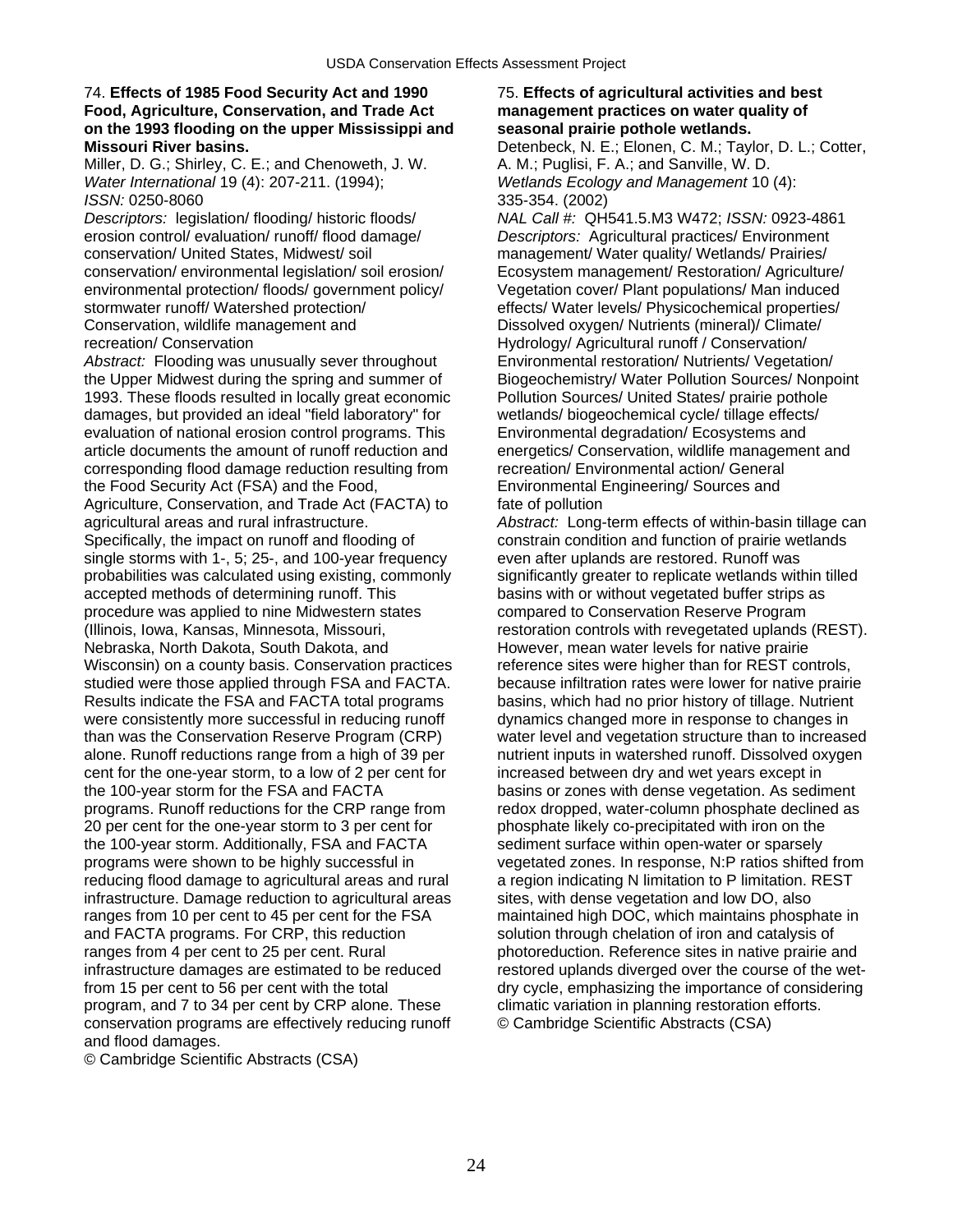In: 6th Annual International Symposium on Lake and were usually constructed, maintained, and owned by<br>Reservoir Management: Influences of Nonpoint one of the federal water management agencies. Source Pollutants and Acid Precipitation. (Held 5 Nov © Cambridge Scientific Abstracts (CSA) 1986-8 Nov 1986 at Portland, OR.) North American Lake Management Soc. (eds.); pp. 43; 1986. 78. **Estimating changes in recreational fishing**  *Descriptors:* eutrophic lakes/ sedimentation/ **participation from national water quality policies.**  agricultural runoff/ water quality control/ runoff/ **Ribaudo, M. O. and Piper, S. L.**<br>
eutrophication/ United States/ Illinois/ Pike County/ *Water Resources Research* 27 Pittsfield City Lake/ statistical analysis/ Prevention (July 1991) and control/ Freshwater pollution *NAL Call #:* 292.8-W295; *ISSN:* 0043-1397 Abstract: Pittsfield City Lake is a light-limited, **INGLAO** [WRERAO] eutrophic, multiple-purpose reservoir located in Pike *Descriptors:* water quality/ water policy/ water County, Ill. The lake has a historic and well-<br>
documented sedimentation problem, and the entity and analytical nonpoint source pollution/ Conservation predominant land use in its watershed is agriculture. Reserve Program In 1980, the area was designated an Agricultural *Abstract:* The complete evaluation of the offsite Conservation Program Special Water Quality Project effects of national policies or programs that affect Area by the U.S. Department of Agriculture. The levels of agricultural nonpoint source pollution primary objective of the project was to improve the requires linking extensive water quality changes to water quality of Pittsfield City Lake by reducing changes in recreational activity. A sequential decision sediment loads through voluntary application of Best model is specified to describe an individual's sediment loads through voluntary application of Best Management Practices (BMP's). To evaluate the decisions about fishing. A participation model for<br>effects of Best Management Practices on water recreational fishing that includes a water quality in quality in Pittsfield City Lake, the lake was monitored reflecting regional water quality is developed and 2 years before, 3 years during and 2 years after estimated as a logit model with national level data. A implementation extinated as a logit model with national level data. A information was correlated with corresponding lake includes the water quality index is estimated using data to determine the relationship of such ordinary least squares. The water quality index is<br>
implementation to in-lake water quality. The results of found to be significant in the participation model b the statistical analyses are reported. The visitation model. Together, the two models

## 77. **Effects of Urbanization on Small Watershed** devoted to fishing. The model is used to estimate

*Land and Water* 42 (5): 9-12. (1998); This citation is from AGRICOLA. *ISSN:* 0192-9453

*Descriptors:* Urbanization/ Flood Control/ 79. **Estimating water quality benefits: Theoretical**  Conservation/ Watershed Management/ Flooding/ **and methodological issues.**  Water Management/ Water resources/ Environmental Ribaudo, Marc O.; Hellerstein, Daniel.; and United protection/ Erosion control/ Water reservoirs/ Effects States. Dept. of Agriculture. on water of human nonwater activities/ General Economic Research Service. papers on resources Washington, D.C.: U.S. Dept. of Agriculture,

Abstract: The U.S. Small Watershed Programs, Economic Research Service; ii, 28 p.: ill. (1992)<br>commonly called the Flood Prevention Operations Motes: Cover title. "September 1992"--P. i. Inclue Program (PL 78-534) and the Watershed Protection bibliographical references (p. 24-28). and Flood Prevention Program (PL 83-566), are *NAL Call #:* 1-Ag84Te-no.1808<br>among the most flexible and beneficial conservation http://www.ers.usda.gov/publica acts ever enacted by the U.S. Congress. As one [PDF](http://www.ers.usda.gov/publications/tb1808/TB1808.PDF) might deduce from their titles, their main purposes *Descriptors:* Water quality were to provide a reduction in flood damage and This citation is from AGRICOLA. watershed protection (erosion and sediment control) in the nation's upstream watersheds, primarily in rural areas. Historically, the U.S. had dealt with natural

76. **Effects of best management practices.** water flow and flooding by constructing large Davenport, T. and Kohl, N. floodwater detention reservoirs. These structures<br>
In: 6th Annual International Symposium on Lake and were usually constructed, maintained, and owned one of the federal water management agencies.

Water Resources Research 27 (7): 1757-1763.

agricultural nonpoint source pollution/ Conservation

recreational fishing that includes a water quality index visitation model for those who decide to fish that also found to be significant in the participation model but © Cambridge Scientific Abstracts (CSA) provide a means of estimating how changes in water quality might influence the number of recreation days **Project Sponsors. Changes in fishing participation for the Conservation**<br> **Peterson, J. W. Changes in fishing participation for the Conservation**<br> **Reserve Program.** Reserve Program.

Notes: Cover title. "September 1992"--P. i. Includes

[http://www.ers.usda.gov/publications/tb1808/TB1808.](http://www.ers.usda.gov/publications/tb1808/TB1808.PDF)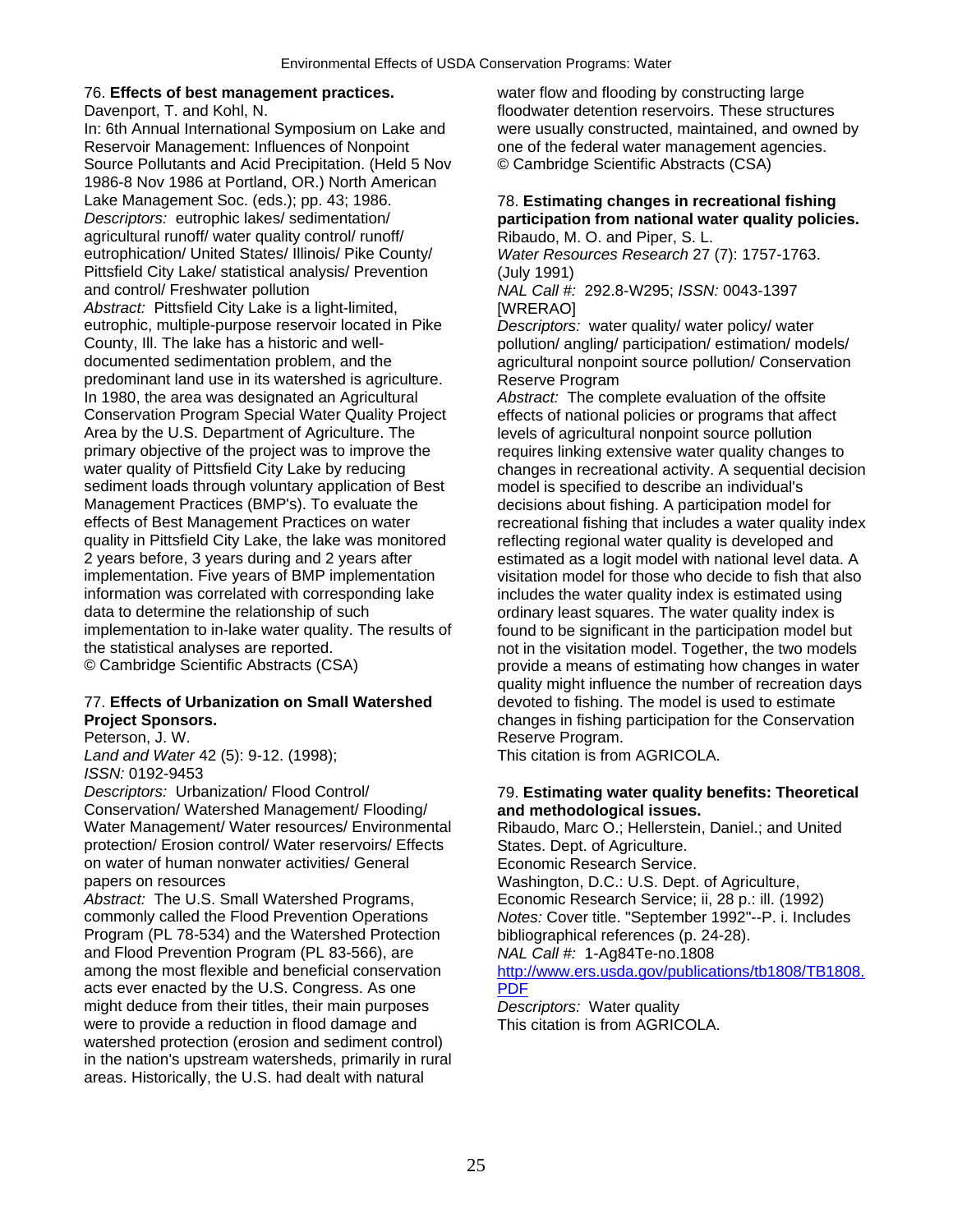### 80. **Evaluation of reforestation in the Lower** response to demands for timber, pulp and paper, and

King, S. L. and Keeland, B. D. Minnesota Department of Natural Resources *Restoration Ecology* 7 (4): 348-359. (1999) estimates that between 30 000 and 40 000 ha of *NAL Call #:* QH541.15.R45R515; *ISSN:* 1061-2971 former cropland, and former Conservation Reserve This citation is provided courtesy of CAB Program (CRP) land that was primarily herbaceous International/CABI Publishing. The cover, will be converted to tree plantations by 2005.

*Descriptors:* soil conservation/ groundwater/ water at these sites were used to estimate potential quality/ pesticides/ runoff/ leaching/ agricultural evapotranspiration. These data were used to apply economics/ USDA/ federal programs/ Corn Belt of the GLEAMS model (Knisel, W.G. (Ed.), 1993. USA/ food security act of 1985/ Conservation GLEAMS: groundwater loading effects of agricultural provision/ pesticide root zone model --- PZRM/ No. 5, University of Georgia. Coastal Plain economic models Experimental Station, Tifton, GA, 259 pp.) to predict

*Abstract:* An evaluation of the intermedia movement water yield from the two cover types. No significant of pesticides applied under various land management differences in water yield were detected between systems already in place, or to be implemented, hybrid poplar plantations and natural forest stands under the Conservation Reserve and Conservation (alpha =0.05). The similarities between the hydrology Compliance programs is presented. The simulation of these two cover types suggest that increasing the modeling approach followed in this analysis consists acreage of short-rotation hybrid poplar plantations of a mathematical programming model and may influence average peak flows in streams, leaching/surface runoff, Pesticide Root Zone Model stormflow during average events, snowmelt runoff (PRZM) models. Special care was taken to ensure and spring flooding in the region. that the physical model was sensitive to the chemical © Cambridge Scientific Abstracts (CSA) characteristics of individual pesticides and the important physical changes brought about by different 83. **Implementing Swampbuster: Two years of**  agricultural practices. Results show that, although **progress.** these programs as now planned, increase farm Margheim, G. A. income and achieve soil conservation goals, they *Journal of Soil and Water Conservation* 43 (1): may adversely affect ground water quality. Also, 27-29. ill. (Jan. 1988-Feb. 1988) depending on soil and location characteristics, there *NAL Call #:* 56.8-J822; *ISSN:* 0022-4561 [JSWCA3] are tradeoffs between surface and ground water *Descriptors:* wetlands / resource conservation/ quality implications. Hence, if these programs are to regulations/ program development/ water address water quality problems, the recommended conservation/ food security act of 1985/ wetland practices must be evaluated for their impact on water conservation provision quality, particularly in potentially vulnerable areas. This citation is from AGRICOLA. This citation is from AGRICOLA.

## 82. **Impacts of short-rotation hybrid poplar** Whitworth, M. R. and Martin, D. C.

*Forest Ecology and Management* 143 (1-3): Mar 1990-21 Mar 1990 at Denver, CO.) 143-151. (2001) McCabe, R. E. (ed.); pp. 40-45; 1990.

*NAL Call #:* SD1.F73; *ISSN:* 0378-1127 *Notes:* ISSN: 0078-1355

*Descriptors:* Water relations/ Forest management/ *NAL Call #:* 412.9 N814 United States, Minnesota/ Logging/ Vegetation *Descriptors:* water quality/ soil erosion/ erosion<br>Effects / Hydrology/ Watershed Management/ Water control/ agricultural runoff/ government policy/ Effects / Hydrology/ Watershed Management/ Water control/ agricultural runoff/ governmen<br>Tield / Groundwater/ Populus/ Effects on water of Cultied States/ Prevention and control Yield / Groundwater/ Populus/ Effects on water of

Abstract: Hybrid poplar plantations are being (EPA) and the U.S. Department of Agriculture<br>
established on northwestern Minnesota farmlands in (USDA) are both involved in developing program

**Mississippi River Alluvial Valley. Alluvial Valley. as a potential source of biomass energy. The** This paper reports the results of a 2-year study of the 81. **Ground water quality implications of soil** effects of such land use conversions on water yield **conservation measures: An economic** for plots within tributary watersheds of the Red River **perspective. being the North Control** of the North, in northwestern Minnesota. Three 8- and Setia, P. and Piper, S. 6. 9-year-old hybrid poplar plantations and three 22- to *Water Resources Bulletin* 27 (2): 201-208. 34-year-old natural mixed hardwood stands were (Mar. 1991-Apr. 1991) instrumented to measure precipitation, soil moisture, *NAL Call #:* 292.9-AM34; *ISSN:* 0043-1370 [WARBA] and soil water chemistry. Climatological observations Reserve Program/ conservation compliance management systems. UGA-CPES-BAED Publication

### 84. **Instream benefits of CRP filter strips.**

**plantations on regional water yield.** In: Transactions of the fifty-fifth (55th) North American Perry, C. H.; Miller, R. C.; and Brooks, K. N. wildlife and natural resources conference. (Held 16 human nonwater activities *Abstract:* The U.S. Environmental Protection Agency (USDA) are both involved in developing programs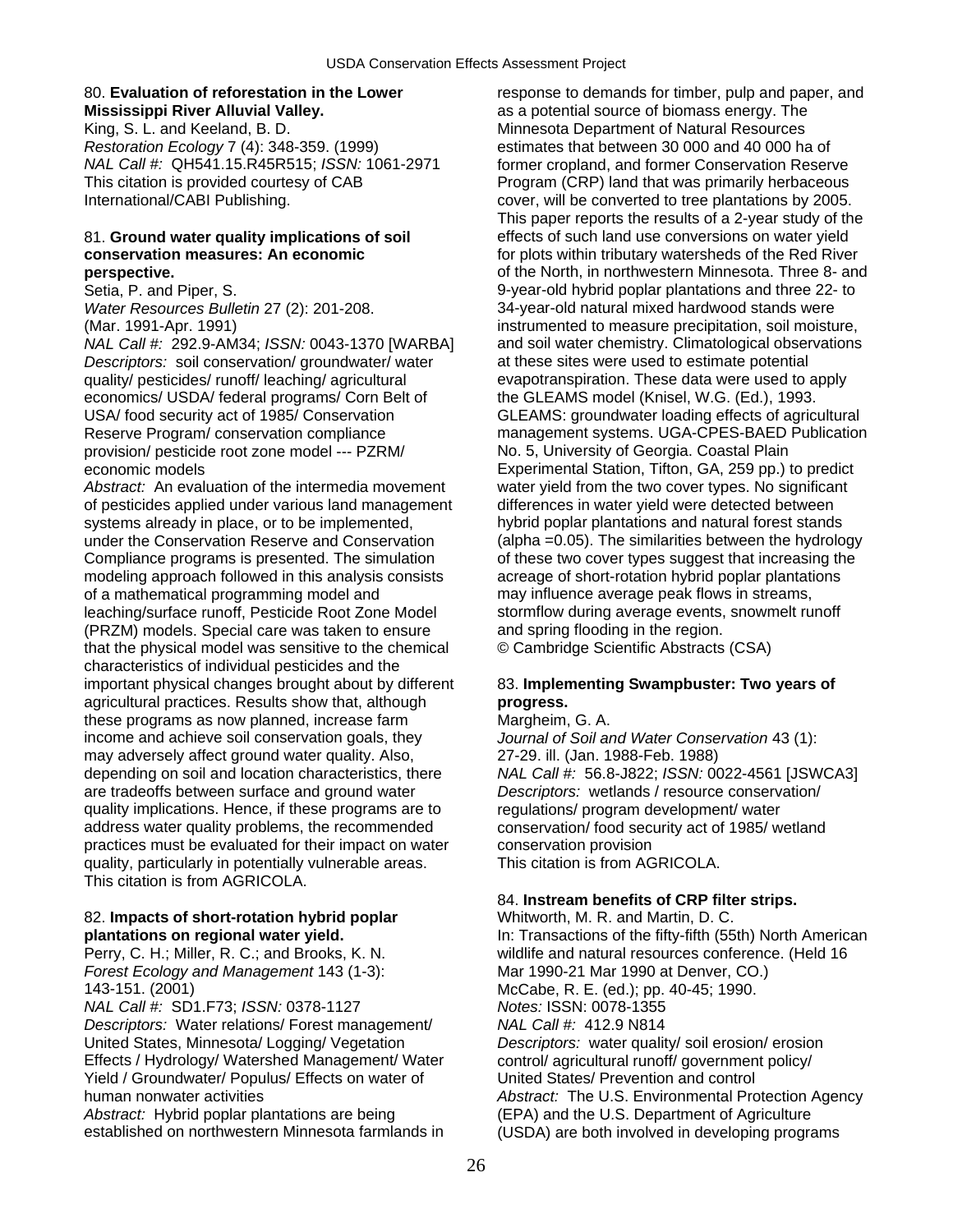that reduce the environmental degradation 86. **Iowa's wetlands present and future with a**  associated with agricultural activities. At EPA, the **focus on prairie potholes.**  water quality impacts that are caused by runoff from Bishop, R A; Joens, J; and Zohrer, J farm fields to lakes, streams, and estuaries are an *Journal of the Iowa Academy of Science* 105 (3): important issue for the Nonpoint Source water 89-93. (1998) pollution control program. In February, 1988, the *NAL Call #:* Q11.J68; *ISSN:* 0896-8381 eligibility requirements for the Conservation Reserve *Descriptors:* pothole habitat/ prairie marsh/ riparian Program (CRP) were changed so that 100-foot field floodplain/ uplands/ wetland restoration/ borders parallel to streams, lakes and estuaries could wildlife habitat be leased to the federal government if left fallow. *Abstract:* The vast prairie marsh-pothole complex These field borders, or filter strips, do not have to that historically covered approximately 7.6 millions meet the "highly erodible" criteria that upland CRP acres in Iowa was reduced to less than 30,000 acres lands have to meet. This is because filter strips are by 1980 when it was estimated that only 5,000 acres expected to reduce the amounts of sediments, only of prairie marsh and pothole habitat remained in nutrients, and pesticides that flow into surface water private ownership. A bleak outlook for the future of and improve the habitat for fish and biota. wetlands was presented by Bishop (1981)." This © Cambridge Scientific Abstracts (CSA) outlook changed with the development of the North

*Journal of the American Water Resources* wetlands was afforded through the Swampbuster *Association* 38 (5): 1255-1269. (2002) provision of the Food Security Act. The North *NAL Call #:* GB651.W315; *ISSN:* 1093-474X American Wetlands Conservation Act and the *Descriptors:* Drainage Area/ Land Use/ Agriculture/ Wetland Reserve Program offered through the Food Comparison Studies/ Economic Impact/ Security Act provided needed funding for the Environmental Effects/ Government Supports/ protection and restoration of wetlands in Iowa. Since Resources Management/ Environmental Policy/ 1988, the Iowa Department of Natural Resources, the Catchment areas/ Comparative studies/ Economics/ U.S. Fish and Wildlife Service, and various county Environmental issues/ Resources/ Evaluation conservation boards together with Pheasants process/ Water Resources and Supplies Forever, Ducks Unlimited, and the Iowa Natural Abstract: This study assesses economic and **Heritage Foundation have purchased over 10,000 ha** environmental impacts of uses of woody draws, small (25,000 ac) of wetlands and uplands in the Prairie natural drainage areas covered by trees and shrubs Pothole Region of Iowa and restored over 24,240 ha in agricultural landscapes. Three agricultural uses (6,600 ac) of public and private wetlands. The United and four alternative uses are evaluated. A net present States Department of Agriculture, Natural Resources value approach is used to compare economic Conservation Service has enrolled approximately impacts of uses of draws and APEX is used to 24,240 ha (60,600 ac) of riparian floodplains and evaluate the interaction between a woody draw and potholes into the Wetland Reserve Program and the contributing upland area and simulate the Emergency Wetland Reserve Program, affording environmental impacts of uses of draws in the field. them protection through permanent easements. The study shows that relative to agricultural uses, Public support of wetland legislation will ensure that alternative uses of draws have significant funding continues to be available to protect and environmental benefits in terms of reducing surface restore Iowa's prairie wetlands. runoff and sediment and associated pollutants, such © Thomson as nitrogen, phosphorus and pesticides. Agricultural uses of draws are not always the most profitable 87. **Irrigated Acreage in the Conservation Reserve**  option. Certain alternatives, such as curly willow and **Program.**  the mixed buffer, are highly profitable. Agricultural Schaible, G. D. landscapes could be differentially managed to Washington, DC: Economic Research Service; achieve both economic variability and environmental ERSAER610XSP; USDAAER610, 1989. 27 p. benefits. Government support is necessary to *Notes:* Replaces PB89-214175 promote alternative uses of woody draws. The *NAL Call #:* A281.9-Ag8A-no.610 support can be in the form of CRP payments or *Descriptors:* Land use / Area/ Soil erosion/ Benefit market development of buffer products. Farmers and cost analysis/ Erosion control/ Cost effectiveness/ resource managers can use study results to manage Nebraska/ Texas/ History/ Soil conservation/ woody draws and evaluate the merits of alternative **Irrigation/ Marginal land/ Conservation Reserve** policies for managing woody draws. Program/ Agriculture and food/ Agricultural © Cambridge Scientific Abstracts (CSA) equipment facilities and operations/ Natural

American Waterfowl Management Plan and the 85. **Integrated assessment of uses of woody** passage of two important pieces of legislation: the **draws in agricultural landscapes.** North American Wetlands Conservation Act and the Qiu, Z.; Prato, T.; Godsey, L.; and Benson, V. Food Security Act of 1985. Protection of existing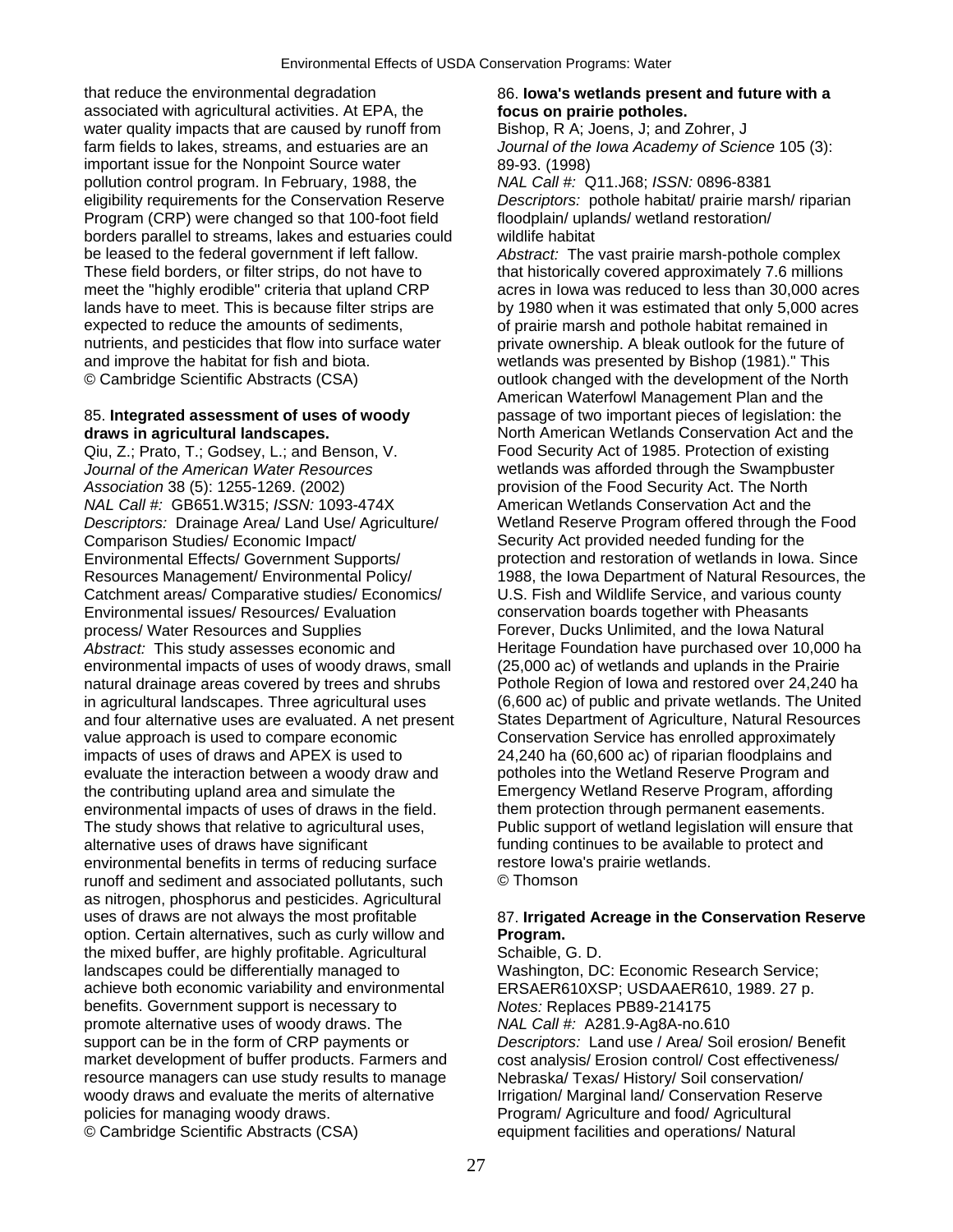resources and earth sciences/ Soil sciences the change in pesticide leaching scores during the Abstract: Marginal irrigated acreage enrolled in the 10-year period, and a map showing where the CRP<br>Conservation Reserve Program (CRP) through 1987 enrollment had the greatest potential for ground wat represent less than 2 percent of the 23 million acres benefits. enrolled nationwide. Marginal irrigated acreage is © Cambridge Scientific Abstracts (CSA) irrigated land that results in low net returns because of high energy costs (due to high pump lifts and/or 89. **MKT Trial/Hinkson Creek emergency**  low pump capacities) or low productivity. Most of the **watershed program project in Boone County,**  enrolled irrigated acreage is in 17 Western States, **Missouri.** with 68 percent of it in Nebraska and Texas. The Pellmann NF and Wallace DC. report identifies the extent of marginal irrigated In: ASAE Annual International Meeting. (Held 10 Aug acreage enrolled in the CRP through 1987 and the 1997-14 Aug 1997 at Minneapolis, Minnesota.)<br>
potential enrollment in the CRP under two rates of St. Joseph. Mich.: American Society of Agricultu enrollment, the historical and half the historical rate. Engineers (ASAE); 4 p.; 1997. The report also examines why producers would enroll *Notes:* ASAE Paper no. 972075 irrigated land in the CRP and estimates cost savings *NAL Call #:* S671.3 .A54 and other benefits to remaining irrigators in Nebraska This citation is provided courtesy of CAB and Texas over a 40-year period. The state of the laternational/CABI Publishing.

## **pesticide leaching potential. management practices.**

In: Proceedings of the 50th Annual Meeting of the *Water Science and Technology 28 (3-5):*  Soil and Water Conservation Society; p. 22. (Held *675-678. (*1993) 7-9 August, 1995 at Des Moines, Iowa.); 1995. *NAL Call #:* TD420.A1P7; *ISSN:* 0273-1223 *Descriptors:* leaching / pesticides/ land use/ indexing/ *Descriptors:* agriculture/ chemicals runoff and cropland/ water quality/ benefits/ groundwater/ risks/ erosion from agricultural management systems/ mapping/ NRI/ CRP/ Water quality control/ Conservation Reserve Program/ mathematical model/ Evaluation, processing and publication soil pollution/ vegetative filter strips/ water erosion Abstract: A spatial index based on the intrinsic prediction project/ water pollution leaching potential of soils, annual rainfall, cropping © Thomson patterns, and chemical use (originally published by Kellogg, Maizel, and Goss (1992)) has been updated 91. **Monitoring changes in agricultural runoff**<br>to incorporate the recently released 1992 National **auality in the Laplatte River Watershed. Verm** Resources Inventory (NRI) data on land use change Meals, D. W. from 1982 to 1992. Results indicate total number of In: Perspectives on nonpoint source pollution:<br>Acres with a high risk of pesticide leaching fell by 16 Proceedings of a national conference. (Held 19) million as a result of changes in land use alone. The 1985-22 May 1985 at Kansas City, Missouri.)<br>
reduction of 16 million high risk acres of cropland Vashington, D.C.: U.S. Environmental Protect conversions to non-cropland use, which was offset Agency; pp. 185-190; 1985. somewhat by 6 million acres of new cropland (since *Notes:* Document number: EPA 440-5-85-001 acre reduction, 8.3 million were associated with Freshwater pollution/ watersheds/ pollution<br>
enrollment of cropland in the CRP, 6.5 million were monitoring/ pollution control/ runoff/ nonpoir enrollment of cropland in the CRP, 6.5 million were monitoring/ pollution control/ runoff/ nonpoint associated with cropland converted to pastureland pollution/ United States. Vermont. LaPlatte Ri and forestland, 1.9 million were due to conversion of agricultural land/ Environmental action/ Freshwater cropland to developed land, 3.8 million were due to pollution/ Pollution monitoring and detection/<br>
changes in the crop mix, and the remainder to Prevention and control/ Characteristics, beha conversion of cropland to a variety of other uses. The fate/ Prevention and control largest reductions in high risk acres attributable to the *Abstract:* The LaPlatte River watershed in CRP occurred in Iowa and Texas. The greatest northwestern Vermont is the focus of an intensive ground water quality benefit from the CRP enrollment program of land treatment to control agricultural was in the Midwest, the South, and the Southeast. The runoff. Best Management Practices for controlling<br>National maps will be presented on change in the dairy manure and cropland erosion have been National maps will be presented on change in dairy manure and cropland erosion have been<br>cropland acreage, average pesticide leaching scores, implemented by the USDA-SCS on 90 percent

enrollment had the greatest potential for ground water

St. Joseph, Mich.: American Society of Agricultural

## 88. **Land use changes since 1982 reduce** 90. **A modeling approach to evaluate best**

Kellogg, R. L. and Wallace, S. The Mulliams, R D and Nicks, A D

# quality in the Laplatte River Watershed, Vermont.

Proceedings of a national conference. (Held 19 May Washington, D.C.: U.S. Environmental Protection Descriptors: nonpoint sources/ agricultural runoff/ pollution/ United States, Vermont, LaPlatte River/ Prevention and control/ Characteristics, behavior and implemented by the USDA-SCS on 90 percent of the priority areas in the watershed. A long-term monitoring program is being conducted to evaluate the effectiveness of BMP application in improving water quality. The monitoring program includes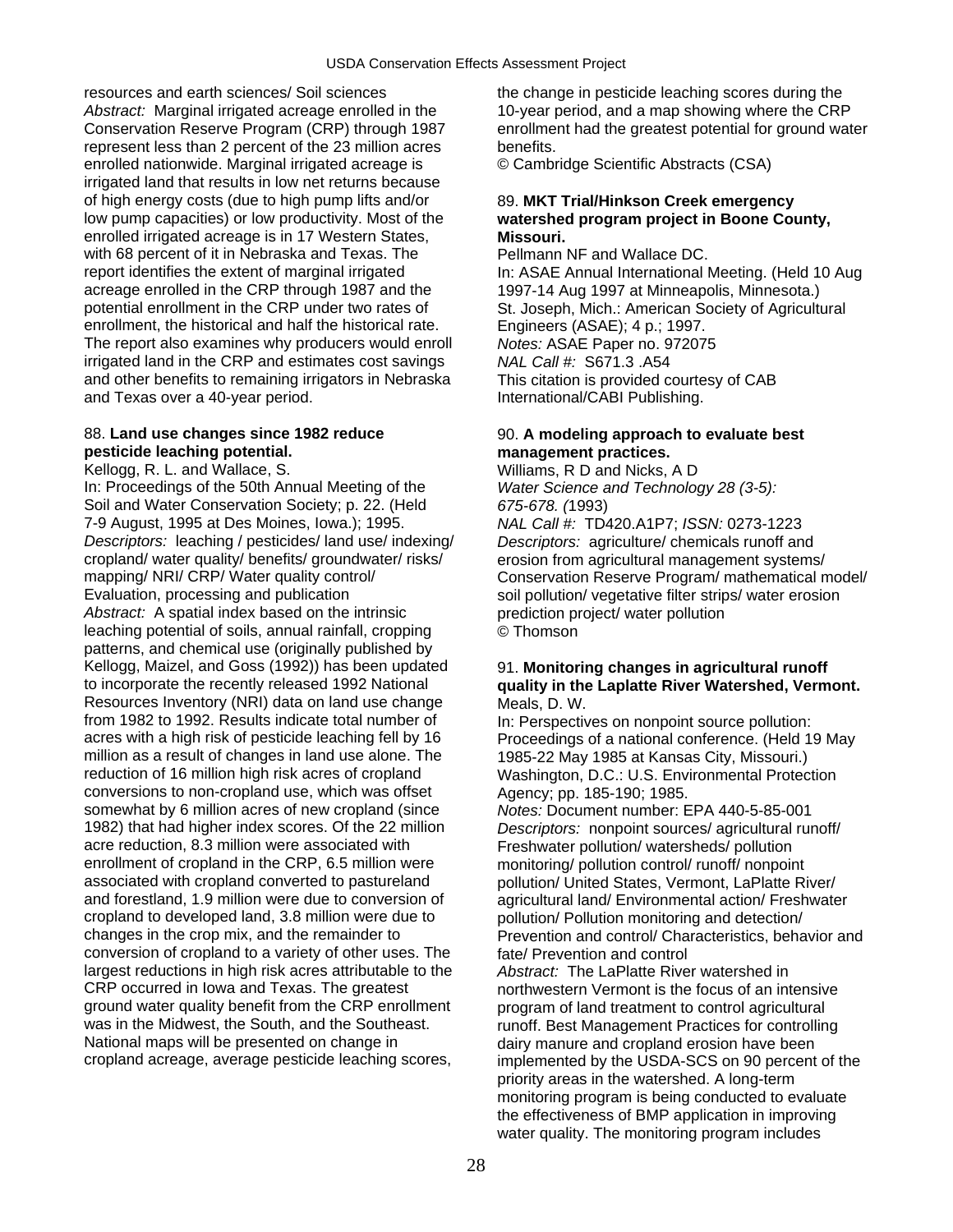precipitation and stream discharge recording and the alfalfa and CRP systems due primarily to greater and nitrogen analysis. A concurrent land use uptake and/or immobilization of N by the perennial monitoring program is collecting information required crops. to couple changes in agricultural practices with This citation is from AGRICOLA. changes in stream water quality. The water quality monitoring program is outlined. Application of several 93. **Nonmarket Economic Benefits Provided by**  statistical trend analysis techniques to 5 years of **Increased Recreational Fishing From**  record from four watersheds is described and some **Conservation Reserve Program (CRP) Related**  results are discussed. **Water Quality Improvement.** 

### 92. **Nitrate losses through subsurface tile** Ecological Science Center, 2001. **drainage in Conservation Reserve Program,** *Descriptors:* Conservation Reserve Program/ Local

Randall, G. W.; Huggins, D. R.; Russelle, M. P.; *Abstract:* Estimated the nonmarket angling benefits Fuchs, D. J.; Nelson, W. W.; and Anderson, J. L. of CRP-related water quality improvements. *Journal of Environmental Quality* 26 (5): 1240-1247. (Sept. 1997-Oct. 1997) 94. **Permanent Wetland Reserve: Analysis of a** 

*NAL Call #:* QH540.J6; *ISSN:* 0047-2425 [JEVQAA] **New Approach to Wetland Protection.**  *Descriptors:* nitrate nitrogen/ losses from soil/ Carey, M.; Heimlich, R.; and Brazee, R. cropping systems/ biomass production/ zea mays/ Washington, DC: Economic Research Service;<br>
qlycine max/ medicago sativa/ Minnesota USDAAIB610: ERSAIB610XSP, 1990, 20 p. *Abstract:* Subsurface drainage of gravitational water *Notes:* Agriculture information bulletin 610; from the soil profile through tiles is a common<br>
practice used to improve crop production on poorly<br>
Descriptors: Regulations/Land use/Biological practice used to improve crop production on poorly significant concentrations of nitrate-N (NO3-N) in History/ Legislation/ Swamps/ Conservation/ Food drainage water from row-crop systems, but little Security Act of 1985/ North American Wetlands drainage research has been conducted under Conservation and Restoration Act of 1989/ perennial crops such as those used in the Natural resources and earth sciences--- Conservation Reserve Program (CRP). Four cropping Natural resource management systems (continuous corn, a corn-soybean rotation, Abstract: Current Federal wetla alfalfa, and CRP) were established in 1988 to such as the Swampbuster provision of the 1985 farm determine aboveground biomass yields, N uptake, act, may be insufficient to attain the administration's losses to subsurface tile drainage water as influenced to establish a permanent wetland reserve program, by cropping system. Hydrologic-year rainfall during which the report discusses. The report reviews why the 6-yr study ranged from 23% below normal to 66% wetlands are important, looks at past and present above normal. In dry years, yields were limited, RSN Federal wetland policies, and examines the accumulated at elevated levels in all crop systems dimensions of a reserve under three sizes. The likely but especially in the row-crop systems, soil water geographic distribution of the reserve and likely crop reserves and RSN were reduced to as deep as 2.7 m rotations affected are both analyzed, and potential in the alfalfa (Medicago sativa L.) and CRP systems, easement and restoration costs are estimated. and tile drainage did not occur. Drainage occurred only in the corn (Zea mays L.) and soybean [Glycine 95. A potential integrated water quality strategy max (L.) Merr.] systems in the year of normal rainfall. **6. The Mississippi River basin and the Gulf of** In years of excess precipitation, drainage from the **Mexico.**<br> **Nexico.**<br>
Greenhalgh S and Faeth P row-crop systems exceeded that from the perennial crops by 1.1 to 5.3X. Flow-weighted average NO3-N *The Scientific World* 1 (S2): 976-983. (2001) concentrations in the water during the flow period of *NAL Call #:* 472 SCI25. this study were continuous corn = 32, corn-soybean *Notes:* UID: 2001.01.354; Number of References: 32; rotation = 24, alfalfa = 3 and CRP = 2 mg/L. Nitrate From: Optimizing nitrogen management in food and<br>losses in the subsurface drainage water from the energy production and environmental protection: losses in the subsurface drainage water from the energy production and environmental protection:<br>
continuous corn and corn-soybean systems were<br>
Proceedings of the 2nd International Nitrogen continuous corn and corn-soybean systems were Proceedings of the 2nd International Nitrogen<br>
about 37X and 35X higher, respectively, than from Conference on Science and Policy 2001/ Poto

water sampling for suspended solids, phosphorus, season-long ET resulting in less drainage and greater

© Cambridge Scientific Abstracts (CSA) Douglas, A. J. and Johnson, R. L. U.S. Geological Survey, Biological Resources Division, Midcontinent

**alfalfa, and row crop systems.** conservation programs/ United States/ Klamath Basin

USDAAIB610; ERSAIB610XSP, 1990. 20 p.

drained soils. Previous research has often shown productivity/ Vulnerability/ Government policies/ Area/

Abstract: Current Federal wetland protection efforts, residual soil N (RSN), soil water content, and NO3 goal of 'no net loss' in wetland acreage. One option is

# for the Mississippi River basin and the Gulf of

Conference on Science and Policy 2001/ Potomac, MD, USA, 14-18 October 2001 This citation is provided courtesy of CAB International/CABI Publishing.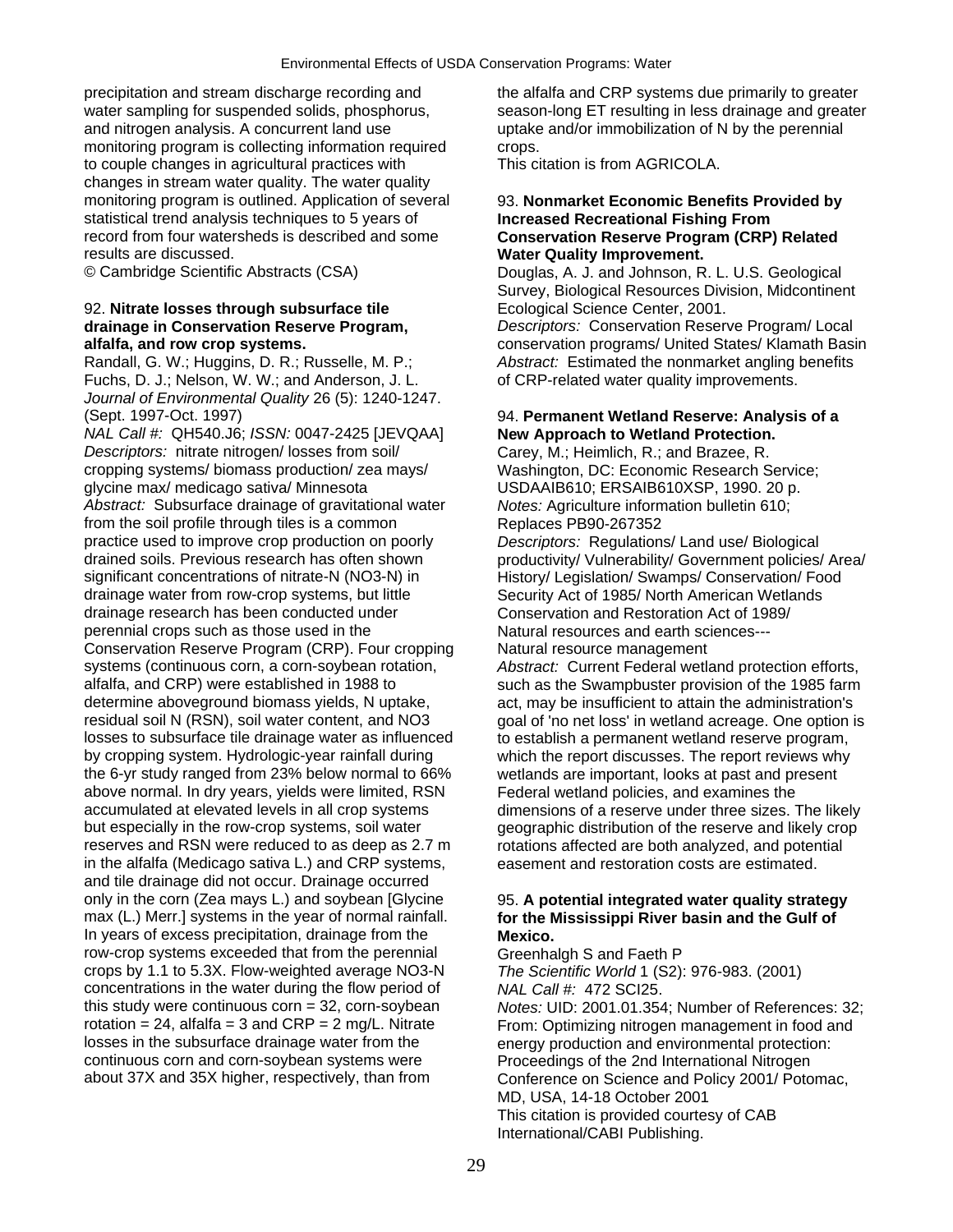*Environmental Management* 15 (4): 507-518. (1991) © Cambridge Scientific Abstracts (CSA) *NAL Call #:* HC79.E5E5; *ISSN:* 0364-152X *Descriptors:* pollution control/ agricultural pollution/ 98. **Runoff, erosion, and soil quality**  protection/ United States/ agriculture/ surface water/ **Program site.**  government programs/ erosion/ Illinois/ Fayette Gilley, J. E.; Doran, J. W.; Karlen, D. L.; and County/ wetlands/ Prevention and control/ **Kaspar, T. C.**<br>
Environmental action/ Land pollution *Journal of So Abstract:* The Conservation Reserve Program 191-193. (June 1997) (CRP), initiated by the Conservation Title of the Food *NAL Call #:* 56.8 J822; *ISSN:* 0022-4561 watersheds of the United States. This study management/ soil conservation/ soil properties/<br>estimates potential enrollment of streamside and Conservation Reserve Program/ soil quality/ Erg floodplain croplands in this ten-year retirement and sedimentation/ Streamflow and runoff/ program in order to gauge the potential of the CRP as Environmental degradation / United States substantial potential for retirement of streamside and from simulated rainfall events were significantly<br>floodplain croplands in the CRP.<br>greater on sites returned to crop production than

## 97. **Rock Creek Rural Clean Water Program: The** treatments, but no significant differences in erosion

In: Perspectives on Nonpoint Source Pollution: maintained levels of soil quality similar to those of Proceedings of a national conference. (Held 19 May CRP by preserving soil structural integrity and 1985-22 May 1985 at Kansas City, MO.) Washington, D.C.: U.S. Environmental and associated with tillage. Conservation tillage systems Protection Agency; pp. 391-396; 1985. which maintain residue materials on the soil surface *Notes:* Document number: EPA 440-5-85-001 may be well suited for former CRP areas which are *Descriptors:* nonpoint sources/ Freshwater pollution/ used as cropland. pollution control/ agricultural runoff/ government © Cambridge Scientific Abstracts (CSA) policy/ pollution legislation/ rivers/ nonpoint pollution/ legislation/ United States/ Idaho/ Twin Falls County/ 99. **Sedimentation of Prairie Pothole Wetlands:**  Rock Creek/ Rural Clean Water Program/ **The Need for Integrated Research by Agricultural**  Environmental action/ Prevention and control **and Wildlife Interests.** *Abstract:* Rock Creek in Twin Falls County, Idaho, Gleason, R. A. and Euliss, N. H.<br>has long been recognized as one of the most ln: Water for Agriculture and Wild has long been recognized as one of the most In: Water for Agriculture and Wildlife and the<br>Severely degraded streams in the State. Both point Environment: Win-Win Opportunities -- Proce severely degraded streams in the State. Both point Environment: Win-Win Opportunities -- Proceedings<br>and nonpoint sources of pollution have contributed to from the USCID Wetlands Seminar. (Held 27 Jun this problem. The 1972 Federal Water Pollution 1996-28 Jun 1996 at Bismarck, North Dakota.) Control Act (P.L. 92-500) stimulated pollution Schaack, J.; Anderson, S. S.; U.S. Committee on abatement efforts, and since then both State and Irrigation and Drainage; and U.S. Bureau of Federal programs have been directed toward Reclamation (eds.) pollution abatement in Rock Creek. Point source Denver, Colo.: U.S. Committee on Irrigation and discharges have been essentially eliminated from Drainage; pp. 107-114; 1997. food processing plants, fish hatcheries, and the Twin *Descriptors:* Conservation Reserve Program/ Falls sewage treatment plant. Agricultural nonpoint Regional conservation programs/<br>sources, however, continue to cause severe pollution Prairie Pothole region sources, however, continue to cause severe pollution problems within the Rock Creek drainage. Irrigation *Abstract:* Examined the influences of sedimentation return flows to the creek contain high concentrations on wildlife values in wetlands within the Prairie of suspended sediment and related agricultural Pothole Region. pollutants such as phosphorus, nitrogen, and fecal

96. **Potential of the Conservation Reserve** coliform bacteria. This paper presents and discusses **Program to control agricultural surface water** the history, major activities, and progress in restoring **pollution.**<br>
Lant, C. L.<br>
Lant, C. L. Water Program.

# agricultural runoff/ erosion control/ environmental **characteristics of a former Conservation Reserve**

Journal of Soil and Water Conservation 52 (3):

Security Act of 1985, is the primary federal program *Descriptors:* Iowa/ tillage/ runoff rates/ soil erosion/<br>
to control nonpoint-source pollution in agricultural organic matter/ simulated rainfall/ conservation/ land organic matter/ simulated rainfall/ conservation/ land Conservation Reserve Program/ soil quality/ Erosion a water-quality improvement policy. A contingent *Abstract:* No-till and moldboard plow tillage systems choice survey design was employed in Fayette were established on a former Conservation Reserve<br>County, Illinois, to demonstrate that there is **repared as Forman (CRP)** site in southwest lowa. Runoff rates Program (CRP) site in southwest Iowa. Runoff rates floodplain croplands in the CRP.<br>
© Cambridge Scientific Abstracts (CSA) example adioining, undisturbed CRP areas. Substantial soil adjoining, undisturbed CRP areas. Substantial soil loss was measured from the moldboard plow **experiment continues.** The same of the understanding the understanding of the undisturbed CRP and separate in the understanding of the understanding of the understanding of the understanding of the understanding of the un Neubeiser, M. J. no-till management systems. No-till management reducing losses of soil organic matter (SOM)

from the USCID Wetlands Seminar. (Held 27 Jun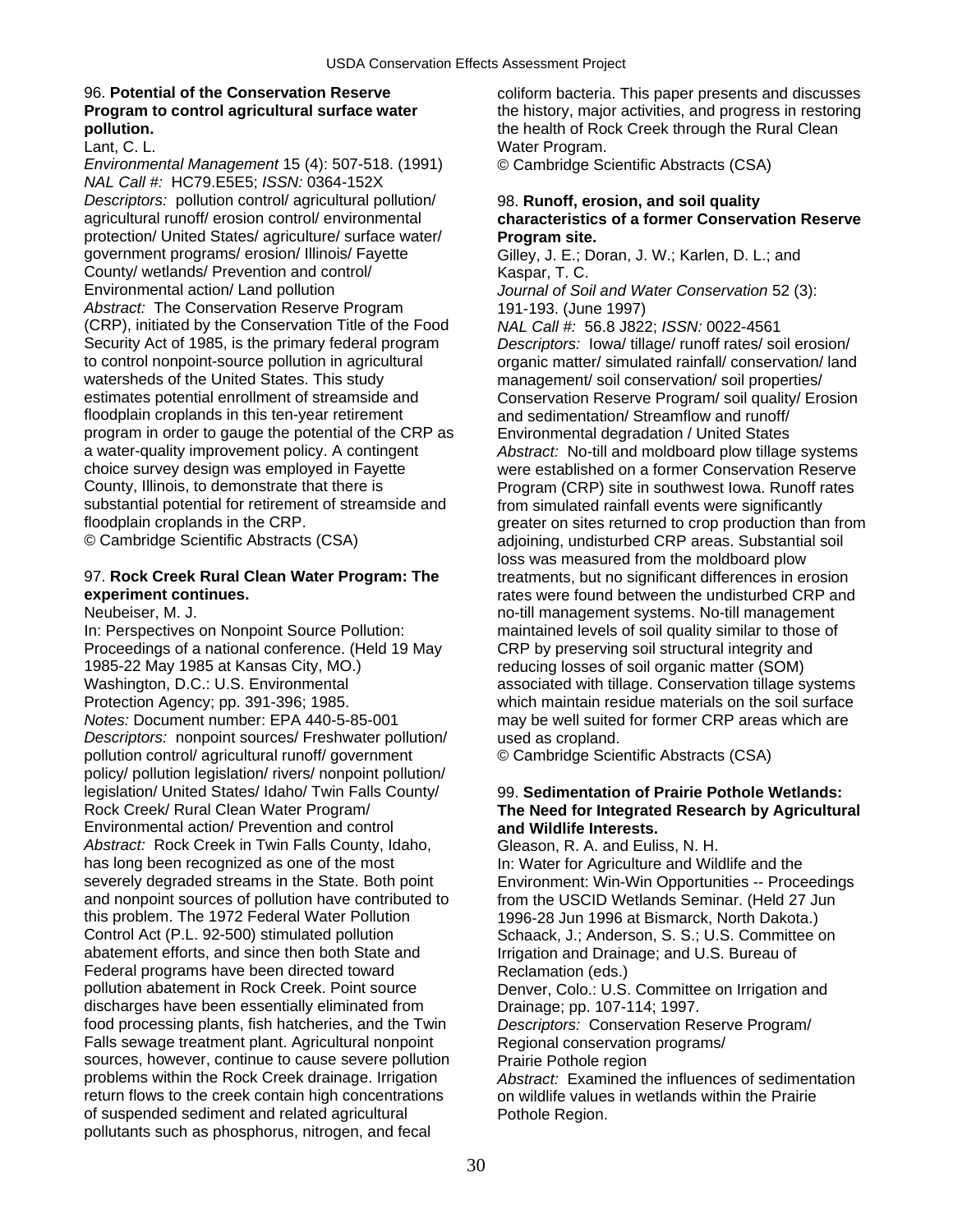### 100. **Soil management after CRP contracts expire.** Subsequent 2 yr. Beneficial effects of perennials on

Schumacher, T. E.; Lindstrom, M. J.; Blecha, M. L.; subsurface drainage characteristics were largely Cogo, N. P.; Clay, D. E.; and Bleakley, B. H. https://egated following 1 to 2 yr of corn. In: Clean water, clean environment, 21st century This citation is from AGRICOLA. team agriculture, working to protect water resources conference proceedings. (Held 5 Mar 1995-8 Mar 102. **Survey of management practices used for** 1995 at Kansas City, Missouri.); Vol. 3. St. Joseph, Mich.: ASAE; pp. 239-242; 1995. Pike, D. R.; Knake, E. L.; and Hill, J. L. *NAL Call #:* TD365.C54-1995; *ISBN:* 0929355601 *Journal of Soil and Water Conservation* 49 (6): *Descriptors:* soil conservation/ cover crops/ bromus 612-615. (1994) inermis/ medicago sativa/ no-tillage/ chiselling/ *NAL Call #:* 56.8 J822; *ISSN:* 0022-4561 banks/ soil organic matter/ South Dakota/ Watershed protection Conservation Reserve Programs *Abstract:* During 1991 a mail survey of Illinois

*Descriptors:* medicago sativa/ glycine max/ zea sativa), and clover (Trifolium spp.) were the most mays/ rotations/ rowcrops/ perennials/ drainage/ soil widely used crops for ARP plantings while perennial efficiency/ Minnesota used for CRP plantings. Herbicides were used by

Abstract: Nitrate losses through subsurface drains in only 9% of the farmers for control of weeds on ARP. agricultural fields pose a serious threat to surface In the opinion of the farmers surveyed, wildlife water quality. Substantial reductions in drainage populations have increased for several animals. losses of NO3-N can occur with alfalfa (Medicago While weeds in program plantings were noted by a sativa L.) or perennial grasses as used in large number of farmers, injury by insects in crops Conservation Reserve Program (CRP) plantings. adjacent to ARP and CRP was reported by fewer Conversion of perennials to annual row crops, than 20% of the farmers. however, could have rapid, adverse affects on water © Cambridge Scientific Abstracts (CSA) quality. We evaluated water and N use efficiency of row crops following perennials, and losses of water 103. **The use of Conservation Reserve Program**  and NO3-N to subsurface drains. Four cropping **land for grazing cattle.**  systems: continuous corn (Zea mays L.), a corn-<br>Boyles, S. L.; Stoll, B. W.; and Dobbles, T. L. soybean [Glycine max (L.) Merr.] rotation, alfalfa *Journal of Sustainable Agriculture* 18 (4): (ALF), and CRP, were established in 1988. The ALF 113-120. (2001) and CRP were converted to a corn-corn-soybean *NAL Call #:* S494.5.S86S8; *ISSN:* 1044-0046 sequence from 1994 through 1996 while continuous [JSAGEB]<br>corn (C-C) and corn-soybean (C-S) rotations were Descriptors maintained. Following CRP, corn yield was 14% and agricultural land/ land use/ intensive husbandry/ water use efficiency (WUE) 20% greater as rotational grazing/ stocking rate/ liveweight gain/<br>compared with C-C. Yield was 19% and WUE 21% roude protein/ protein intake/ nitrate nitrogen/ Ohi greater for soybean following corn in CRP and ALF *Abstract:* The Conservation Reserve Program (CRP) as compared with C-S. Residual soil NO3-N (RSN) is a voluntary program under which landowners enter increased 125% in first year corn following CRP and into contracts with the United States Department of was 32% greater than C-C by 1996. High N uptake Agriculture (USDA) to remove highly erodible and efficiencies of corn following alfalfa slowed the environmentally sensitive cropland from production. A buildup of RSN, but levels were equal to row crop 3 year project was done to evaluate intensive, systems after 2 yr. Nitrate losses in drainage water rotational cattle grazing as an alternative for this land remained low during the initial year of conversion, but when it is removed from the federal program. A 16 ha<br>were similar to row crop systems during the a rea was divided into 28 cells for grazing. Cattle were

## reserve acreage and grassed waterways.

plowing/ moldboards/ biological activity in soil/ *Descriptors:* agricultural practices/ waterways/ crops/ soil conservation/ farms/ land management/

farmers was conducted to determine cover crop usage and pest control practices on government 101. **Subsurface drain losses of water and nitrate** subsidized program plantings. Ninety-four percent of **following conversion of perennials to row crops.** the respondents reported having Acreage Reduction Huggins, D. R.; Randall, G. W.; and Russelle, M. P. Program (ARP) plantings, 21% having Conservation Agronomy Journal 93 (3): 477-486. Reserve Program (CRP) plantings, and 29% having (May 2001-June 2001)<br>
MAL Call #: 4-AM34P; ISSN: 0002-1962 [AGJOAT] indicate that oats (Avena sativa), alfalfa (Medicago *indicate that oats (Avena sativa), alfalfa (Medicago* water/ nitrate/ water quality/ use efficiency/ water use grasses, alfalfa, and clover combinations were widely

Descriptors: cattle/ grazing/ nature conservation/ crude protein/ protein intake/ nitrate nitrogen/ Ohio area was divided into 28 cells for grazing. Cattle were moved to a new cell on a daily basis. A seasonal average stocking rate of 3.5 hd ha(-1) was used during the three-year study. Yearling cattle (248 +/-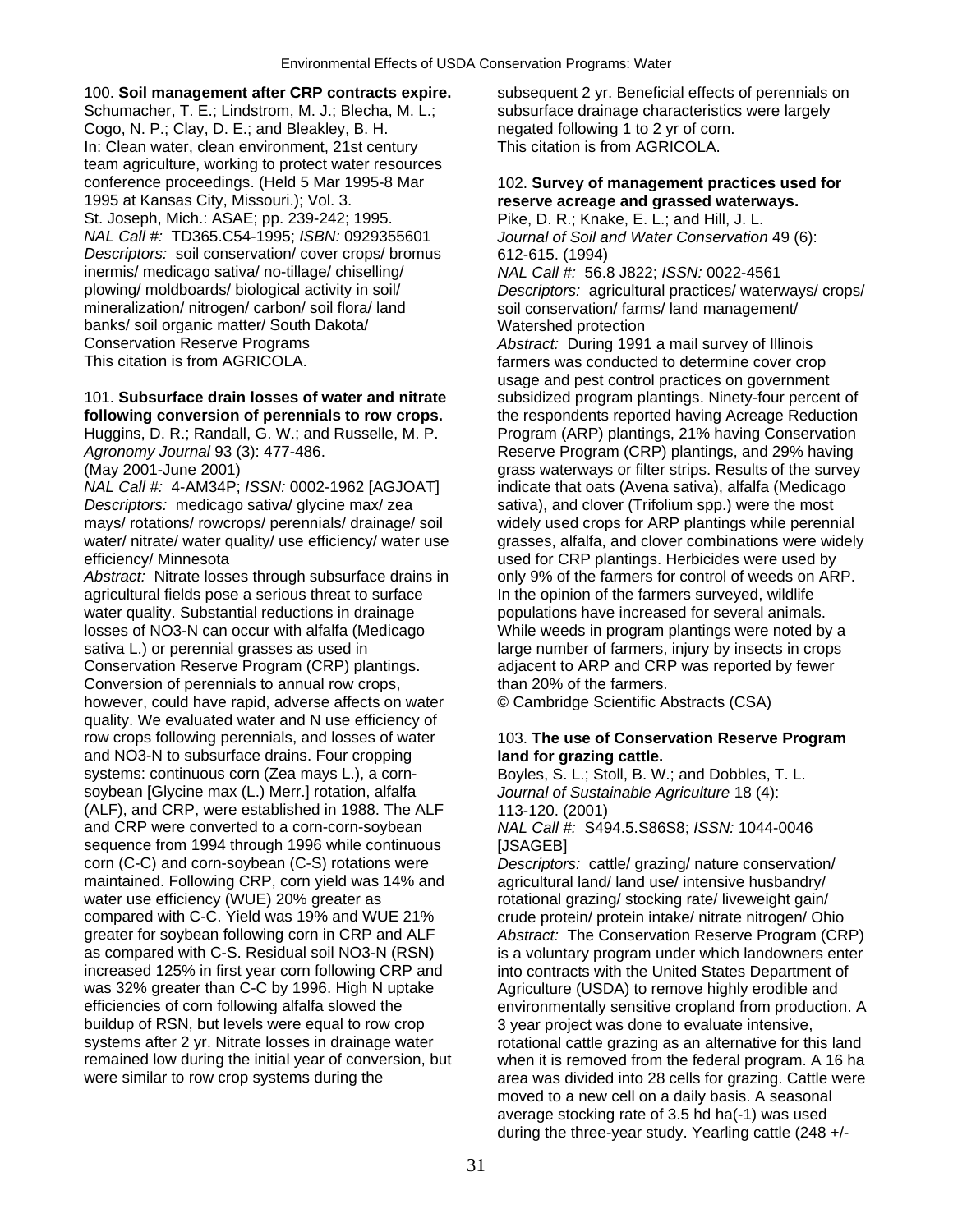17.9 kg) were placed on grass in the spring. Average 105. **Water Quality Benefits from the**  daily gain was .7 +/- .03 kg d(-1). Crude protein (23 **Conservation Reserve Program.**   $+/- 4.7%$ ) did not change over years (P > .05). Ribaudo, M.O. Breakeven values needed to meet direct and Washington, DC: Economic Research Service, overhead expenses ranged from \$US 0.87 to \$US Resources and Technology Div.; USDAAER606; 0.73/kg gain. Based on nitrate-nitrogen levels in run- ERSAER606XSP, 1989. 40 p. off water samples, maintaining forage on what was *Notes:* Replaces PB89-175624 CRP land and using it for grazing does meet the *NAL Call #:* A281.9-Ag8A-no.606 Environmental Protection Agency (EPA) conservation *Descriptors:* Ground water/ Cost benefit analysis/ compliance demands to participate in other USDA Land reclamation/ Land use/ Soil erosion/ Soil programs. conservation/ Water quality/ Farmlands/

### **Program: Implications of Targeting Saline**  Hydrology and limnology **Croplands.** *Abstract:* The Conservation Reserve Program, a land

Bethesda, Maryland: American Water Resources include lower water treatment costs, lower sediment

*Descriptors:* Conservation---Cropland/ Environmental policy/ Government finance/ Nonpoint pollution recreational fishing. Benefits were estimated with a<br>sources/ Saline soils/ Water resources management/ set of procedures that approximated the physical. sources/ Saline soils/ Water resources management/ Governmental interrelations/ Irrigation/ Water policy/ erosion and water use. Water quality control/ Conservation in agricultural use *Abstract:* The Conservation Reserve Program (CRP) 106. **Water quality improvement and wetlands**  of the 1985 Food Security Act provides an **restoration.**  opportunity for improved water quality and higher Weitman, D. farm prices through retirement of environmentally- In: When Conservation Reserve Program contracts sensitive croplands. Although current enrollment is expire: The policy options; Ankeny, IA: Soil and limited to highly erodible soils and stream buffers, Water Conservation Society, 1994. pp. 20-22 salinity is cited as one of several criteria which may *Descriptors:* Conservation Reserve Program/ be used to determine future cropland eligibility. United States Extending CRP eligibility to highly saline irrigated *Abstract:* Addressed the importance of water quality soils has an effect on acreage enrollment, water and wetland benefits related to CRP. quality, production control, and program cost. Modification of program eligibility criteria to include 107. **Watershed water quality programs: Lessons**  irrigated saline croplands will not significantly expand **learned in Illinois.** the national acreage pool, although local effects may Davenport, T. and Lowrey, J. be important. Potential new enrollment is limited by In: Perspectives on nonpoint source pollution: additional eligible acreage, county enrollment Proceedings of a national conference. (Held 19-22 ceilings, and enrollment incentives for irrigated lands. May 1985; at Kansas City, MO.) Offsite water quality benefits attributable to reduced Washington, D.C.: U.S. Environmental Protection salt-loading may be very significant. However, Agency; pp. 256-258; 1985. enrollment of irrigated saline cropland is less cost- *Notes:* Document number: EPA 440-5-85-001 effective than currently eligible cropland from a *Descriptors:* nonpoint sources/ watersheds/ pollution commodity supply perspective. State involvement in control/ Freshwater pollution/ agricultural pollution/ support of a CRP salinity provision is likely to soil erosion/ government policy/ United States, increase program effectiveness. (See also W91- Illinois/ lakes/ nonpoint pollution/ Illinois/ state 03704) (Author 's abstract) **policies** bolicies/ United States, Illinois, Pittsfield Lake/

This citation is from AGRICOLA. Environmental transport/ Nonpoint sources/ Food Security Act of 1985/ Conservation Reserve Program/ 104. **Water Quality and the Conservation Reserve** Natural resources and earth sciences/ Soil sciences/ Aillery, M. P. Contract the contract of the retirement program designed to remove from In: Nonpoint pollution 1988: Policy, economy, production 40 to 45 million acres of highly erodible management, and appropriate technology -- cropland, may generate an estimated \$3.5 to \$4 Proceedings of a symposium. **billion** in water quality benefits. Potential benefits

Association; pp. 261-270; 1988. removal costs, less flood damage, less damage to Descriptors: Conservation--Cropland/Environmental equipment which uses water, and increased Cost benefit analysis/ Crop production/ Farming/ chemical, biological, and economic links between soil

© Cambridge Scientific Abstracts (CSA) Environmental action/ Pollution control/ Prevention and control

*Abstract:* Several nonpoint source control projects-- Sec. 108 Great Lakes Demonstration Projects, Clean Lakes Projects, Sec. 314 Agricultural Conservation Program Projects, and Rural Clean Water Projects--